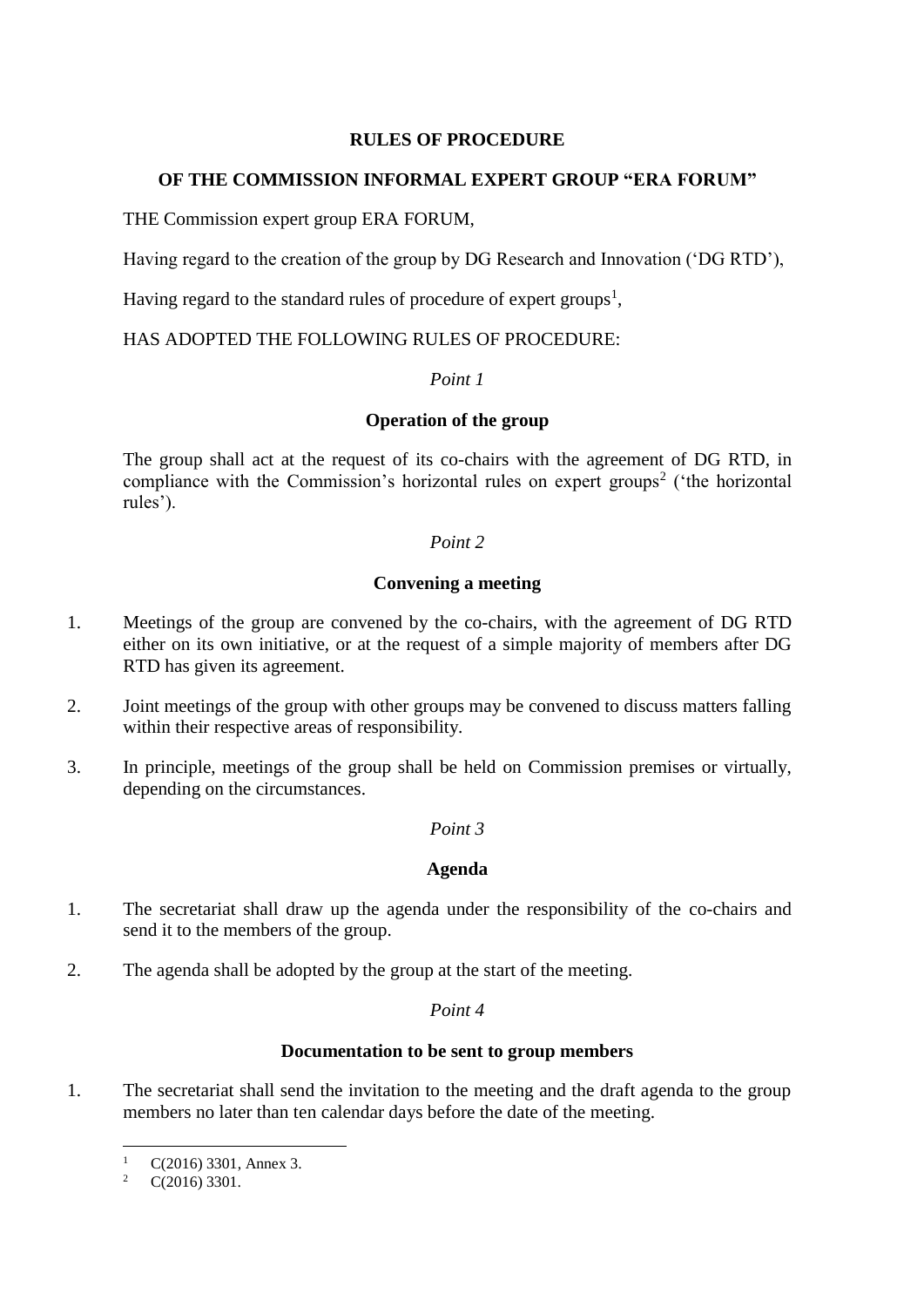- 2. The secretariat shall send documents on which the group is consulted to the group members no later than seven calendar days before the date of the meeting.
- 3. In urgent or exceptional cases, the time limits for sending the documentation mentioned in paragraphs 1 and 2 may be reduced to five calendar days before the date of the meeting.

## **Opinions of the group**

- 1. As far as possible, the group shall adopt its opinions, recommendations or reports by consensus.
- 2. In the event of a vote, the outcome of the vote shall be decided by simple majority of the members. The members that have voted against or abstained shall have the right to have a document summarising the reasons for their position annexed to the opinions, recommendations or reports.

## *Point 6*

### **Sub-groups**

DG RTD may set up sub-groups for the purpose of examining specific questions on the basis of terms of reference defined by DG RTD. Sub-groups shall operate in compliance with the the horizontal rules and shall report to the group. They shall be dissolved as soon as their mandate is fulfilled.

## *Point 7*

## **Invited experts**

DG RTD may invite experts – in particular representatives from third countries – with specific expertise with respect to a subject matter on the agenda to take part in the work of the group or sub-groups on an *ad hoc* basis.

## *Point 8*

#### **Observers**

- 1. Public entities of countries associated to the Framework Programme ('associated countries') shall be granted an observer status by direct invitation, in compliance with the horizontal rules.
- 2. The Committee of the Regions and the European Economic and Social Committee shall be granted an observer status by direct invitation, in compliance with the horizontal rules.
- 3. Organisations, such as EU-level umbrella organisations and the following types of stakeholders: (i) universities and other higher education institutions, (ii) research and technology performing organisations, (iii) R&I-intensive businesses, including SMEs, (iv) individual researchers and innovators, including at early and middle stages of their carriers, (v) research infrastructures, (vi) R&I-funding organisations and (vii) academies of sciences shall be granted an observer status by direct invitation, in compliance with the horizontal rules.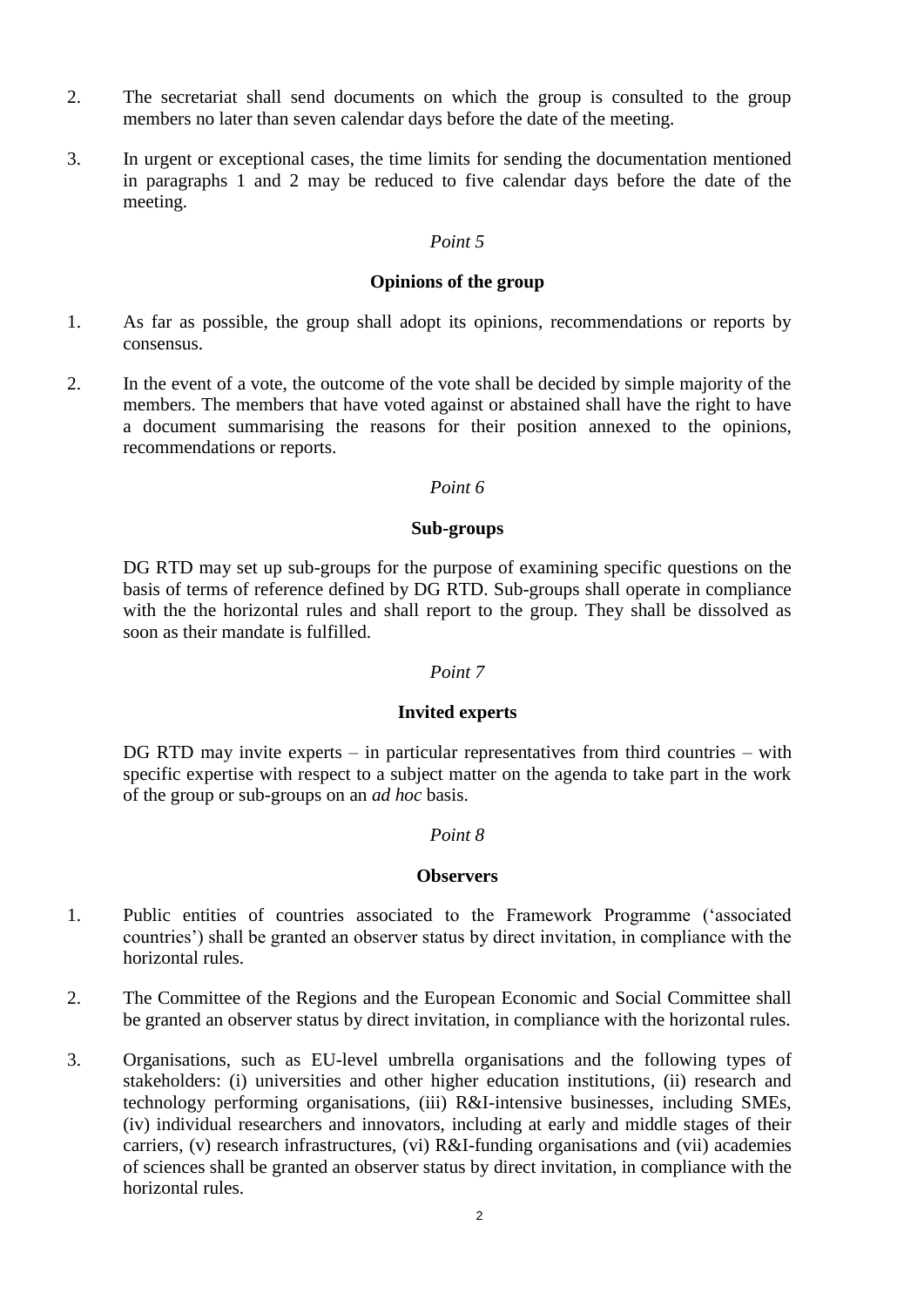- 4. Organisations and public entities appointed as observers shall nominate their representatives.
- 5. Observers and their representatives may be permitted by the co-chairs to take part in the discussions of the group and sub-groups and provide expertise. However, they shall not have voting rights and shall not participate in the formulation of recommendations or advice of the group or sub-groups.

## **Written procedure**

- 1. If necessary, the group's opinion or recommendation on a specific question may be delivered via a written procedure. To this end, the secretariat shall send the group members the document(s) on which the group is being consulted.
- 2. However, if a simple majority of group members asks for the question to be examined at a meeting of the group, the written procedure shall be terminated without result and the Chair shall convene a meeting of the group as soon as possible.

## *Point 10*

### **Secretariat**

DG RTD shall provide secretarial support for the group and any sub-groups.

## *Point 11*

#### **Minutes of the meetings**

Minutes on the discussion on each point on the agenda and on the opinions delivered by the group shall be meaningful and complete. Minutes shall be drafted by the secretariat under the responsibility of the co-chairs.

## *Point 12*

#### **Attendance list**

At each meeting, the secretariat shall draw up, under the responsibility of the co-chairs, an attendance list also specifying, where appropriate, the organisations, Member States' authorities or other public entities to which the participants belong<sup>3</sup>.

 $\overline{a}$ 

<sup>3</sup> The names of the representatives of organisations, Member States' authorities or other public entities may be included only subject to their prior freely given, specific, informed and unambiguous consent, in compliance with Article 3(15) and Article 7 of Regulation 2018/1725.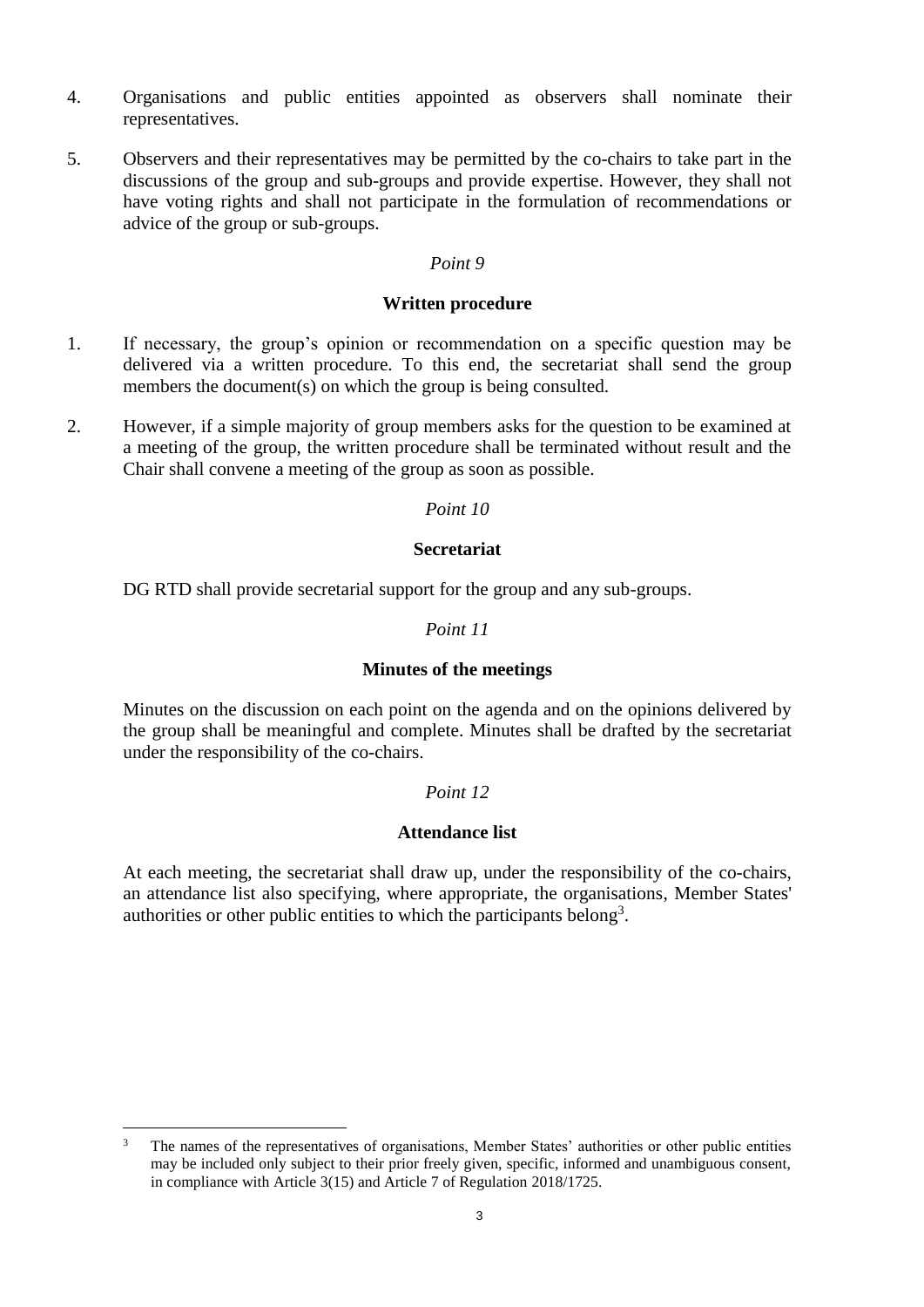#### **Correspondence**

- 1. Correspondence relating to the group shall be addressed to DG RTD, for the attention of the co-chairs.
- 2. Correspondence for group members shall be sent to the e-mail address which they provide for that purpose.

#### *Point 14*

#### **Transparency**

- 1. The group and its sub-groups shall be registered on the Register of Commission expert groups and other similar entities ('the Register of expert groups').
- 2. As concerns the group composition, the following data shall be published on the Register of expert groups:
	- (a) the name of Member States' authorities;
	- (b) the name of observers.
- 3. DG RTD shall make available all relevant documents, including the agendas, the minutes and the participants' submissions, on the Register of expert groups. In particular, DG RTD shall publish the agenda and other relevant background documents in due time ahead of the meeting, followed by timely publication of minutes. Exceptions to publication shall only be possible where it is deemed that disclosure of a document would undermine the protection of a public or private interest as defined in Article 4 of Regulation (EC) N° 1049/20014.

## *Point 15*

#### **Access to documents**

Applications for access to documents held by the group shall be handled in accordance with Regulation (EC) No  $1049/2001<sup>5</sup>$ .

 $\frac{1}{4}$  These exceptions are intended to protect public security, military affairs, international relations, financial, monetary or economic policy, privacy and integrity of the individual, commercial interests, court proceedings and legal advice, inspections/investigations/audits and the institution's decisionmaking process.

<sup>5</sup> Regulation (EC) No 1049/2001 of the European Parliament and of the Council of 30 May 2001 regarding public access to European Parliament, Council and Commission documents (OJ L 145, 31.5.2001, p. 43).